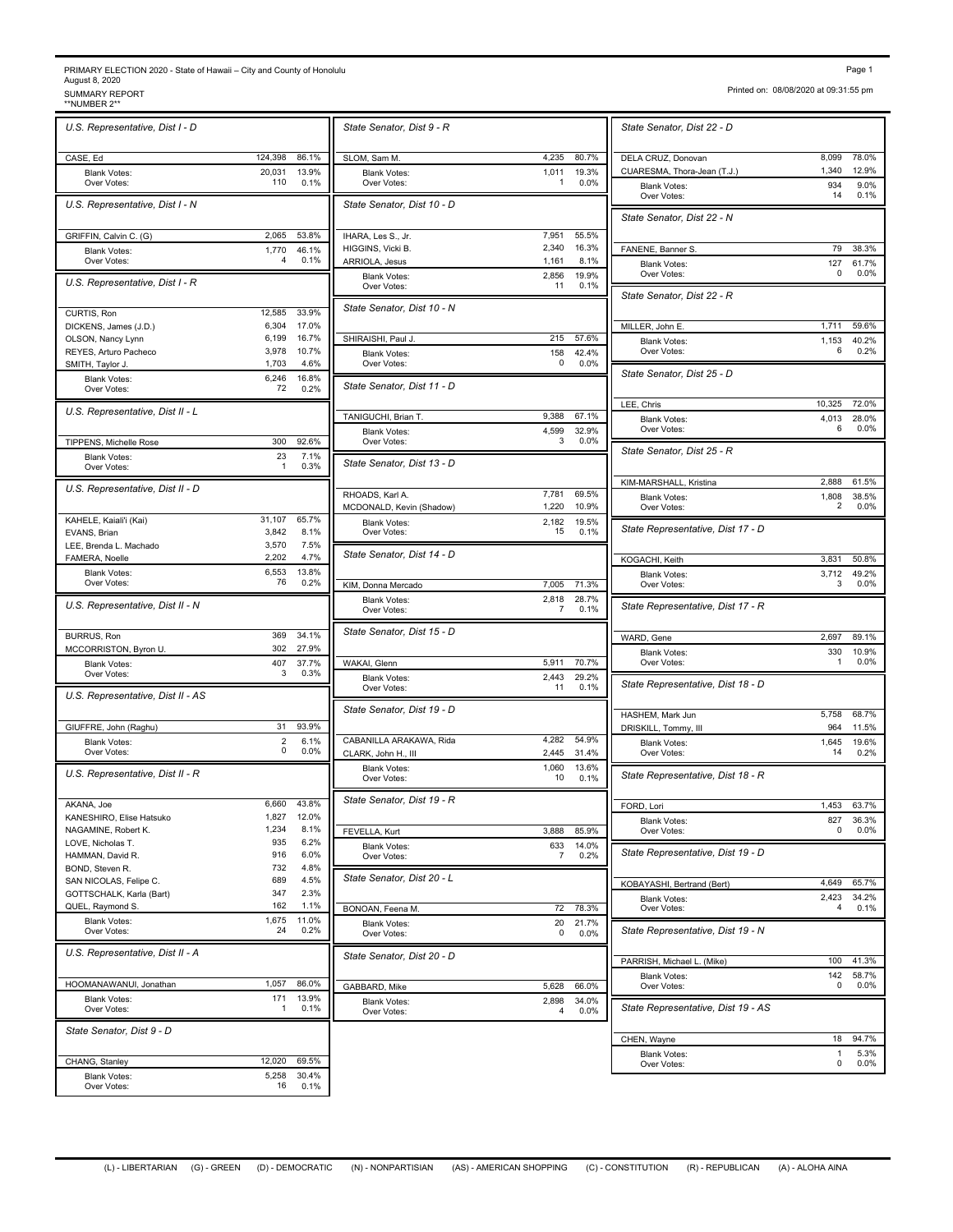## PRIMARY ELECTION 2020 - State of Hawaii – City and County of Honolulu<br>August 8, 2020<br>\*\*NUMBER 2\*\* SURPORT<br>\*\*NUMBER 2\*\* SURPORT

| 'аг<br>ы |  |
|----------|--|
|----------|--|

Printed on: 08/08/2020 at 09:31:55 pm

| State Representative, Dist 20 - D        |                |                | State Representative, Dist 2                        |
|------------------------------------------|----------------|----------------|-----------------------------------------------------|
| SAYAMA, Jackson                          | 2.362          | 30.0%          | MIZUNO, John M.                                     |
| TURBIN, Derek A.                         | 2,177          | 27.7%          | <b>Blank Votes:</b>                                 |
| GARDNER, Rebecca P. (Becky)              | 1,819<br>906   | 23.1%<br>11.5% | Over Votes:                                         |
| ISHIBASHI, Jay I.<br><b>Blank Votes:</b> | 588            | 7.5%           | State Representative, Dist 2                        |
| Over Votes:                              | 9              | 0.1%           |                                                     |
| State Representative, Dist 20 - R        |                |                | HOLT, Daniel                                        |
|                                          |                |                | LOGUE, James                                        |
| ALLEN, Julia E.                          | 664            | 66.3%          | <b>Blank Votes:</b><br>Over Votes:                  |
| <b>Blank Votes:</b>                      | 337            | 33.6%          |                                                     |
| Over Votes:                              | 1              | 0.1%           | State Representative, Dist 3                        |
| State Representative, Dist 21 - D        |                |                | GANADEN, Ernesto M. (Sonny)                         |
| NISHIMOTO, Scott Y.                      | 3,672          | 77.9%          | CACHOLA, Romy M.<br><b>Blank Votes:</b>             |
| <b>Blank Votes:</b>                      | 1,038          | 22.0%          | Over Votes:                                         |
| Over Votes:                              | 1              | 0.0%           |                                                     |
| State Representative, Dist 22 - D        |                |                | State Representative, Dist 3                        |
| TAM, Adrian                              | 1.833          | 45.1%          | QUILINGKING, Tess Abalos<br>AZINGA, P. M. (Pualani) |
| BROWER, Tom                              | 1,735          | 42.7%          | <b>Blank Votes:</b>                                 |
| <b>Blank Votes:</b>                      | 484            | 11.9%          | Over Votes:                                         |
| Over Votes:                              | 9              | 0.2%           | State Representative, Dist 3                        |
| State Representative, Dist 22 - R        |                |                |                                                     |
| OCHS, Nicholas R.                        | 561            | 46.5%          | JOHANSON, Aaron Ling                                |
| <b>Blank Votes:</b>                      | 645            | 53.5%          | <b>Blank Votes:</b><br>Over Votes:                  |
| Over Votes:                              | 0              | 0.0%           |                                                     |
| State Representative, Dist 23 - D        |                |                | State Representative, Dist 3                        |
|                                          |                |                | ICHIYAMA, Linda                                     |
| KOBAYASHI, Dale                          | 4,548<br>2,425 | 65.2%<br>34.8% | <b>Blank Votes:</b><br>Over Votes:                  |
| <b>Blank Votes:</b><br>Over Votes:       | 2              | 0.0%           |                                                     |
| State Representative, Dist 24 - D        |                |                | State Representative, Dist 3                        |
| BELATTI, Della Au                        | 3,683          | 65.3%          | KONG, Sam Satoru<br>ARAKAKI, Tracy Aaron            |
| <b>Blank Votes:</b>                      | 1,952          | 34.6%          | <b>Blank Votes:</b>                                 |
| Over Votes:                              | 5              | 0.1%           | Over Votes:                                         |
| State Representative, Dist 24 - A        |                |                | State Representative, Dist 3                        |
| SEXTON, Andy, Jr. (Umi)                  | 134            | 98.5%          | BOYETTE, Jennifer (Jenny)                           |
| <b>Blank Votes:</b>                      | 2              | 1.5%           | <b>Blank Votes:</b>                                 |
| Over Votes:                              | 0              | 0.0%           | Over Votes:                                         |
| State Representative, Dist 25 - D        |                |                | State Representative, Dist 3                        |
| LUKE, Sylvia                             | 4,676          | 73.6%          | TAKAYAMA, Gregg                                     |
| <b>Blank Votes:</b>                      | 1,672          | 26.3%          | <b>Blank Votes:</b>                                 |
| Over Votes:                              | 6              | 0.1%           | Over Votes:                                         |
| State Representative, Dist 26 - D        |                |                | State Representative, Dist 3                        |
| SAIKI, Scott K.                          | 3,225          | 47.2%          | SIMON, Keone F.                                     |
| IWAMOTO, Kim Coco                        | 2,986          | 43.7%          | <b>Blank Votes:</b>                                 |
| <b>Blank Votes:</b><br>Over Votes:       | 614<br>7       | 9.0%<br>0.1%   | Over Votes:<br>State Representative, Dist 3         |
| State Representative, Dist 27 - D        |                |                |                                                     |
| OHNO, Takashi                            | 4,556          | 78.2%          | TAKUMI, Roy M.                                      |
| <b>Blank Votes:</b>                      | 1,267          | 21.7%          | <b>Blank Votes:</b><br>Over Votes:                  |
| Over Votes:                              | 4              | 0.1%           |                                                     |
|                                          |                |                |                                                     |

| State Representative, Dist 28 - D                |                |                | State Representative, Dist 3           |
|--------------------------------------------------|----------------|----------------|----------------------------------------|
| MIZUNO, John M.                                  | 2,687          | 75.1%          | HOOD, Carl E                           |
| <b>Blank Votes:</b><br>Over Votes:               | 887<br>6       | 24.8%<br>0.2%  | <b>Blank Votes:</b><br>Over Votes:     |
| State Representative, Dist 29 - D                |                |                | State Representative, Dist 3           |
| HOLT, Daniel                                     | 1,660          | 57.0%          | KAHAU, Keline-Kameyo                   |
| LOGUE, James<br><b>Blank Votes:</b>              | 886<br>363     | 30.4%<br>12.5% | <b>Blank Votes:</b><br>Over Votes:     |
| Over Votes:<br>State Representative, Dist 30 - D | 4              | 0.1%           | State Representative, Dist 3           |
|                                                  |                | 59.4%          | LA CHICA, Trish                        |
| GANADEN, Ernesto M. (Sonny)<br>CACHOLA, Romy M.  | 1,470<br>831   | 33.6%          | LEE, Marilyn B.<br><b>Blank Votes:</b> |
| <b>Blank Votes:</b><br>Over Votes:               | 165<br>8       | 6.7%<br>0.3%   | Over Votes:                            |
| State Representative, Dist 30 - R                |                |                | State Representative, Dist 3           |
| QUILINGKING, Tess Abalos                         | 210            | 35.0%          | OKIMOTO, Val                           |
| AZINGA, P. M. (Pualani)                          | 196            | 32.7%          | <b>Blank Votes:</b><br>Over Votes:     |
| <b>Blank Votes:</b><br>Over Votes:               | 193<br>1       | 32.2%<br>0.2%  | State Representative, Dist :           |
| State Representative, Dist 31 - D                |                |                | YAMANE, Ryan I.                        |
| JOHANSON, Aaron Ling                             | 2,766          | 66.7%          | <b>Blank Votes:</b><br>Over Votes:     |
| <b>Blank Votes:</b><br>Over Votes:               | 1,381<br>2     | 33.3%<br>0.0%  | State Representative, Dist 3           |
| State Representative, Dist 32 - D                |                |                | SVRCINA, Emil                          |
|                                                  | 4,536          | 78.6%          | <b>Blank Votes:</b><br>Over Votes:     |
| ICHIYAMA, Linda<br><b>Blank Votes:</b>           | 1,228          | 21.3%          | State Representative, Dist 3           |
| Over Votes:                                      | 6              | 0.1%           |                                        |
| State Representative, Dist 33 - D                |                |                | AQUINO, Henry J.C.                     |
| KONG, Sam Satoru                                 | 4,553          | 55.2%          | <b>Blank Votes:</b><br>Over Votes:     |
| ARAKAKI, Tracy Aaron<br><b>Blank Votes:</b>      | 2,767<br>921   | 33.6%<br>11.2% | State Representative, Dist 3           |
| Over Votes:                                      | 5              | 0.1%           | CULLEN, Ty J.K.                        |
| State Representative, Dist 33 - R                |                |                | <b>Blank Votes:</b>                    |
| BOYETTE, Jennifer (Jenny)                        | 641            | 47.6%          | Over Votes:                            |
| <b>Blank Votes:</b><br>Over Votes:               | 706<br>0       | 52.4%<br>0.0%  | State Representative, Dist 3           |
| State Representative, Dist 34 - D                |                |                | MAGLINTI, Austin L.S.                  |
|                                                  |                |                | <b>Blank Votes:</b><br>Over Votes:     |
| TAKAYAMA, Gregg<br><b>Blank Votes:</b>           | 5,481<br>1,600 | 77.3%<br>22.6% | State Representative, Dist 4           |
| Over Votes:                                      | 5              | 0.1%           | MARTINEZ, Rose                         |
| State Representative, Dist 34 - R                |                |                | <b>Blank Votes:</b><br>Over Votes:     |
| SIMON, Keone F.                                  | 1,187          | 64.5%          | State Representative, Dist 4           |
| <b>Blank Votes:</b><br>Over Votes:               | 653<br>1       | 35.5%<br>0.1%  |                                        |
| State Representative, Dist 35 - D                |                |                | MCDERMOTT, Bob<br><b>Blank Votes:</b>  |
|                                                  |                |                | Over Votes:                            |
| TAKUMI, Roy M.<br><b>Blank Votes:</b>            | 2,840<br>1,417 | 66.7%<br>33.3% | State Representative, Dist 4           |
| Over Votes:                                      | 3              | 0.1%           | LOPRESTI, Matthew S. (Matt)            |
|                                                  |                |                | MALDONADO, Mokihana                    |

| State Representative, Dist 35 - R                |              |                 |
|--------------------------------------------------|--------------|-----------------|
| HOOD, Carl E.                                    | 474          | 39.9%           |
| <b>Blank Votes:</b><br>Over Votes:               | 715<br>0     | 60.1%<br>0.0%   |
| State Representative, Dist 35 - A                |              |                 |
| KAHAU, Keline-Kameyo                             | 101          | 95.3%           |
| <b>Blank Votes:</b><br>Over Votes:               | 5<br>0       | 4.7%<br>$0.0\%$ |
| State Representative, Dist 36 - D                |              |                 |
| LA CHICA, Trish                                  | 3,957        | 54.1%           |
| LEE, Marilyn B.                                  | 2,778        | 38.0%           |
| Blank Votes:<br>Over Votes:                      | 573<br>11    | 7.8%<br>0.2%    |
| State Representative, Dist 36 - R                |              |                 |
| OKIMOTO, Val                                     | 1,861        | 84.5%           |
| <b>Blank Votes:</b><br>Over Votes:               | 336<br>5     | 15.3%<br>0.2%   |
| State Representative, Dist 37 - D                |              |                 |
| YAMANE, Ryan I.                                  | 5,745        | 75.2%           |
| <b>Blank Votes:</b><br>Over Votes:               | 1,895<br>2   | 24.8%<br>0.0%   |
| State Representative, Dist 37 - R                |              |                 |
| SVRCINA, Emil                                    | 991          | 47.3%           |
| Blank Votes:<br>Over Votes:                      | 1,103<br>0   | 52.7%<br>0.0%   |
| State Representative, Dist 38 - D                |              |                 |
|                                                  |              |                 |
| AQUINO, Henry J.C.<br><b>Blank Votes:</b>        | 2,967<br>877 | 77.1%<br>22.8%  |
| Over Votes:                                      | 2            | 0.1%            |
| State Representative, Dist 39 - D                |              |                 |
| CULLEN, Ty J.K.                                  | 3,136        | 64.9%           |
| <b>Blank Votes:</b><br>Over Votes:               | 1,695<br>3   | 35.1%<br>0.1%   |
| State Representative, Dist 39 - R                |              |                 |
| MAGLINTI, Austin L.S.                            | 750          | 36.6%           |
| <b>Blank Votes:</b>                              | 1,298        | 63.3%           |
| Over Votes:<br>State Representative, Dist 40 - D |              | 0.0%            |
|                                                  |              |                 |
| MARTINEZ, Rose<br><b>Blank Votes:</b>            | 2,455<br>810 | 75.1%<br>24.8%  |
| Over Votes:                                      | 2            | 0.1%            |
| State Representative, Dist 40 - R                |              |                 |
| MCDERMOTT, Bob                                   | 1,840        | 86.1%           |
| <b>Blank Votes:</b><br>Over Votes:               | 293<br>3     | 13.7%<br>0.1%   |
| State Representative, Dist 41 - D                |              |                 |
| LOPRESTI, Matthew S. (Matt)                      | 2,777        | 55.1%           |
| MALDONADO, Mokihana                              | 1,352        | 26.8%           |
| RATHBUN, Amanda J.                               | 443<br>461   | 8.8%<br>9.1%    |
| <b>Blank Votes:</b><br>Over Votes:               | 11           | 0.2%            |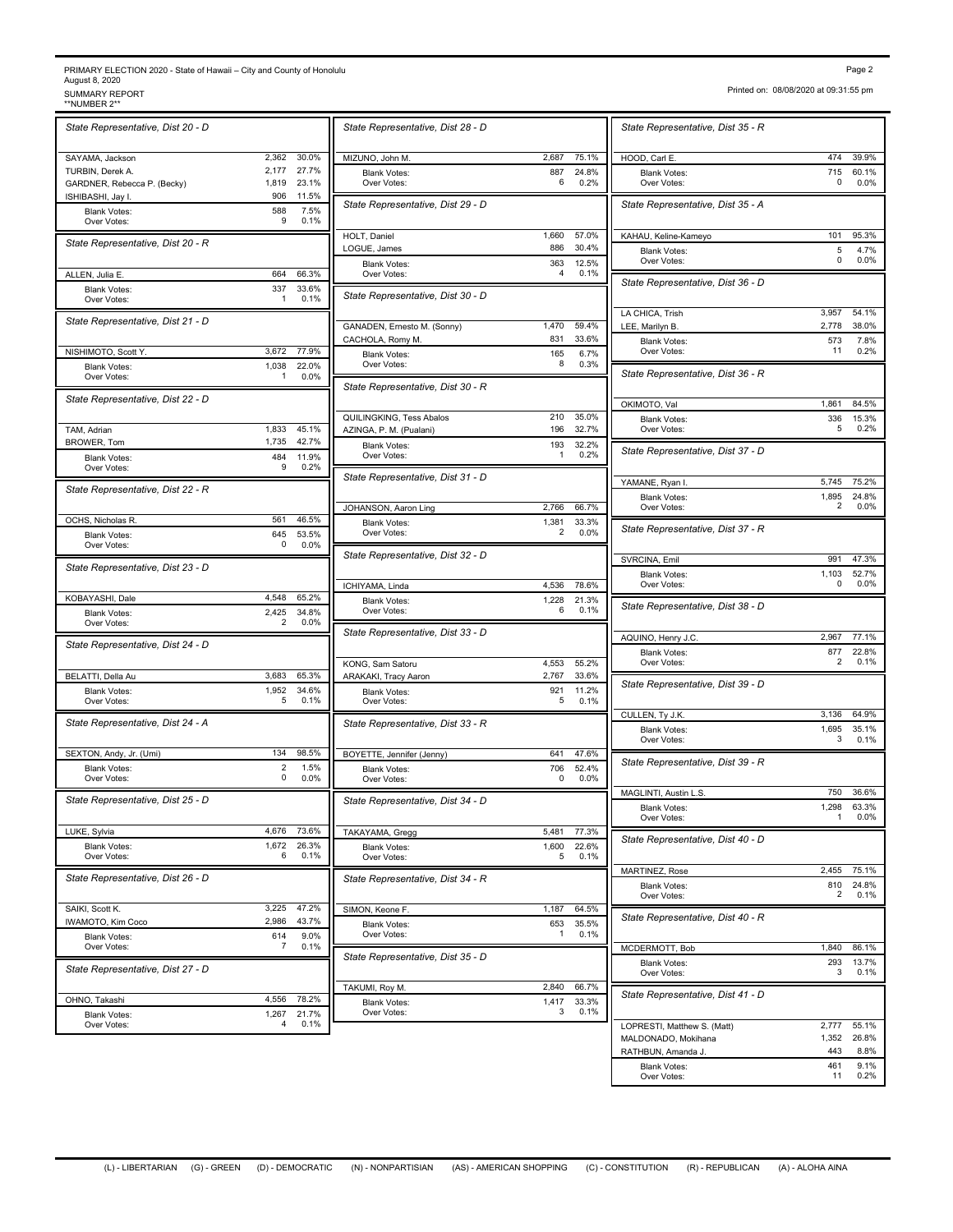## PRIMARY ELECTION 2020 - State of Hawaii – City and County of Honolulu August 8, 2020<br>SUMMARY REPORT<br>\*\*NUMBER 2\*\* PRIMARY ELECTION 2020 - State of Hawaii – City and County of Honolulu<br>August 8, 2020<br>\*NUMBER 2\*\* SUMMARY REPORT<br>\*\*NUMBER 2\*\* SUMMER 2\*\* SUMMARY REPORT PAGE 3.1:55 pm

| State Representative, Dist 41 - N  |                 |                | State Representative, Dist 4                    |
|------------------------------------|-----------------|----------------|-------------------------------------------------|
| UEHARA, Ryan Isamu                 | 90              | 50.6%          | PERRUSO, Amy Anastasia                          |
| <b>Blank Votes:</b>                | 88              | 49.4%          | AGSALDA, Aaron James Kaleo                      |
| Over Votes:                        | $\Omega$        | 0.0%           | <b>Blank Votes:</b>                             |
| State Representative, Dist 41 - R  |                 |                | Over Votes:<br>State Representative, Dist 4     |
| ALCOS, David (Bradda)              | 1,930           | 75.0%          |                                                 |
| <b>Blank Votes:</b>                | 641             | 24.9%          | QUINLAN, Sean                                   |
| Over Votes:                        | 4               | 0.2%           | <b>Blank Votes:</b><br>Over Votes:              |
| State Representative, Dist 42 - D  |                 |                | State Representative, Dist 4                    |
| HAR, Sharon                        | 3.750           | 69.3%          |                                                 |
| KAM, Vickie L.P.                   | 1,013           | 18.7%          | READY, Boyd                                     |
| <b>Blank Votes:</b><br>Over Votes: | 649<br>3        | 12.0%<br>0.1%  | <b>Blank Votes:</b><br>Over Votes:              |
|                                    |                 |                |                                                 |
| State Representative, Dist 43 - D  |                 |                | State Representative, Dist 4                    |
| ELI, Stacelynn Kehaulani           | 2,148           | 67.6%          | KITAGAWA, Lisa C.                               |
| KAHIKINA, Michael P.               | 546             | 17.2%          | PRATT-AQUINO, Kau'i                             |
| <b>Blank Votes:</b><br>Over Votes: | 477<br>5        | 15.0%<br>0.2%  | <b>Blank Votes:</b><br>Over Votes:              |
| State Representative, Dist 43 - R  |                 |                | State Representative, Dist 4                    |
| GARCIA, Diamond                    | 811             | 56.2%          | MATAYOSHI, Scot                                 |
| <b>Blank Votes:</b>                | 633<br>$\Omega$ | 43.8%          | <b>Blank Votes:</b>                             |
| Over Votes:                        |                 | 0.0%           | Over Votes:                                     |
| State Representative, Dist 43 - A  |                 |                | State Representative, Dist 4                    |
| HOOHULI, Shaena Dela Cruz          | 205             | 74.8%          | DANNER, Kilomana                                |
| <b>Blank Votes:</b><br>Over Votes: | 69<br>0         | 25.2%<br>0.0%  | <b>Blank Votes:</b><br>Over Votes:              |
| State Representative, Dist 44 - D  |                 |                | State Representative, Dist &                    |
| GATES, Cedric Asuega               | 2,045           | 66.9%          | BRANCO, Patrick Pihana                          |
| JORDAN, Jo                         | 719             | 23.5%          | PREGITZER, Micah Kalama                         |
| <b>Blank Votes:</b>                | 286             | 9.4%           | <b>Blank Votes:</b>                             |
| Over Votes:                        | 5               | 0.2%           | Over Votes:                                     |
| State Representative, Dist 44 - R  |                 |                | State Representative, Dist &                    |
| ALDEGUER, Maysana Akahai           | 542             | 47.1%          | SOUZA, Kanani                                   |
| <b>Blank Votes:</b>                | 608             | 52.9%          | <b>Blank Votes:</b>                             |
| Over Votes:                        | 0               | 0.0%           | Over Votes:                                     |
| State Representative, Dist 44 - A  |                 |                | State Representative, Dist &                    |
| SIMPLICIANO, Joseph K., Jr.        | 192             | 74.4%          | MARTEN, Lisa                                    |
| <b>Blank Votes:</b>                | 66              | 25.6%          | CHOCK, Coby K.K.                                |
| Over Votes:                        | 0               | 0.0%           | <b>GRIMMER, Scott</b>                           |
| State Representative, Dist 45 - D  |                 |                | AKAO, Alan                                      |
|                                    |                 |                | <b>Blank Votes:</b><br>Over Votes:              |
| CHAPMAN, Michael                   | 1,222<br>1.601  | 43.3%<br>56.7% | State Representative, Dist &                    |
| <b>Blank Votes:</b><br>Over Votes: | 1               | 0.0%           |                                                 |
| State Representative, Dist 45 - R  |                 |                | KAMA-TOTH, Kukana K.K.<br>CHONG, Doni Leina'ala |
| CHEAPE MATSUMOTO, Lauren           | 959             | 77.7%          | <b>Blank Votes:</b><br>Over Votes:              |
| <b>Blank Votes:</b>                | 275             | 22.3%          |                                                 |
| Over Votes:                        | 0               | 0.0%           | State Representative, Dist &                    |

| State Representative, Dist 46 - D  |              |              | Hawaii Resident Trustee                   |                  |                |
|------------------------------------|--------------|--------------|-------------------------------------------|------------------|----------------|
| PERRUSO, Amy Anastasia             | 2,103        | 50.2%        | LINDSEY, Keola                            | 22,563           | 8.8%           |
| AGSALDA, Aaron James Kaleo         | 1,711        | 40.8%        | MANGAUIL, Lanakila                        | 17,067           | 6.7%           |
| <b>Blank Votes:</b>                | 374          | 8.9%         | HAO, Louis (Lui)                          | 16,486           | 6.4%           |
| Over Votes:                        | 3            | 0.1%         | ISHIBASHI, Pua                            | 15,160           | 5.9%           |
| State Representative, Dist 47 - D  |              |              | ALMEIDA, Kauilani                         | 13,077           | 5.1%           |
|                                    |              |              | CASHMAN-AIU, Noelani                      | 10,609           | 4.1%           |
|                                    |              |              | PAU, Louis (Kauka)                        | 9,044            | 3.5%           |
| QUINLAN, Sean                      | 1,941        | 60.3%        | KIHOI, Lei                                | 8,832            | 3.4%           |
| <b>Blank Votes:</b>                | 1,275        | 39.6%        | WILSON, Kalaniakea                        | 8,222            | 3.2%           |
| Over Votes:                        | $\mathbf{1}$ | 0.0%         | DESOTO-MCCOLLOUGH, Laura L.               | 7,968            | 3.1%           |
| State Representative, Dist 47 - R  |              |              | HOFFELD, Cyd L. (Makanui)                 | 4,004            | 1.6%           |
|                                    |              |              | <b>Blank Votes:</b><br>Over Votes:        | 123,064<br>248   | 48.0%<br>0.1%  |
| READY, Boyd                        | 819          | 49.2%        | Molokai Resident Trustee                  |                  |                |
| <b>Blank Votes:</b>                | 844          | 50.8%        |                                           |                  |                |
| Over Votes:                        | 0            | 0.0%         |                                           |                  |                |
| State Representative, Dist 48 - D  |              |              | ALAPA, Luana                              | 49,951           | 19.5%          |
|                                    |              |              | MACHADO, Colette (Piipii)                 | 43,315           | 16.9%          |
|                                    |              |              | KAHUE-CABANTING, U'i                      | 20,599           | 8.0%           |
| KITAGAWA, Lisa C.                  | 4,363        | 57.8%        | <b>Blank Votes:</b>                       | 142,422          | 55.6%          |
| PRATT-AQUINO, Kau'i                | 2,163        | 28.6%        | Over Votes:                               | 57               | 0.0%           |
| <b>Blank Votes:</b>                | 1,022        | 13.5%        | Kauai Resident Trustee                    |                  |                |
| Over Votes:                        | 5            | 0.1%         |                                           |                  |                |
| State Representative, Dist 49 - D  |              |              | AHUNA, Dan                                | 55,406           | 21.6%          |
|                                    |              |              | SMITH, Kamealoha                          | 32,897           | 12.8%          |
| MATAYOSHI, Scot                    | 5,082        | 64.2%        | PEREZ, Brittny                            | 22,019           | 8.6%           |
| <b>Blank Votes:</b>                | 2,827        | 35.7%        | <b>Blank Votes:</b>                       | 145,959          | 56.9%          |
| Over Votes:                        | 5            | 0.1%         | Over Votes:                               | 63               | 0.0%           |
| State Representative, Dist 49 - R  |              |              | At-Large Trustee                          |                  |                |
|                                    |              |              |                                           |                  |                |
| DANNER, Kilomana                   | 527          | 27.5%        | AKINA, Keli'i                             | 51,324           | 20.0%          |
| <b>Blank Votes:</b>                | 1,390        | 72.5%        | SOUZA, Keoni                              | 39,388           | 15.4%          |
| Over Votes:                        | 0            | 0.0%         | BURKE, Jackie (Kahookele)                 | 18,228           | 7.1%           |
|                                    |              |              | HANAKAHI, Kaipo K.                        | 12,725           | 5.0%           |
| State Representative, Dist 50 - D  |              |              | PALACAT-NELSEN, Shane Akoni               | 7,961            | 3.1%           |
|                                    |              |              | SONODA, Lenson (Kawekiu)                  | 6,979            | 2.7%           |
| BRANCO, Patrick Pihana             | 2,842        | 45.8%        | KAWAAUHAU, Larry K.                       | 5,870            | 2.3%           |
| PREGITZER, Micah Kalama            | 2,446        | 39.4%        | <b>Blank Votes:</b>                       | 113,706          | 44.4%          |
| <b>Blank Votes:</b>                | 909          | 14.7%        | Over Votes:                               | 163              | 0.1%           |
| Over Votes:                        | 4            | 0.1%         | Mayor, City and County of Honolulu        |                  |                |
|                                    |              |              |                                           |                  |                |
| State Representative, Dist 50 - R  |              |              |                                           | 65,195           | 25.4%          |
|                                    |              |              | <b>BLANGIARDI, Rick</b>                   |                  |                |
| SOUZA, Kanani                      | 1,154        | 59.1%        | AMEMIYA, Keith                            | 52,209           | 20.4%<br>18.4% |
| <b>Blank Votes:</b>                | 796          | 40.8%        | HANABUSA, Colleen                         | 47,136<br>36,591 | 14.3%          |
| Over Votes:                        | $\mathbf{1}$ | 0.1%         | PINE, Kym Marcos                          |                  |                |
|                                    |              |              | HANNEMANN, Mufi                           | 25,541           | 10.0%          |
| State Representative, Dist 51 - D  |              |              | STONEBRAKER, William (Bud)                | 15,393           | 6.0%           |
|                                    |              |              | JAMES, Choon                              | 4,897            | 1.9%           |
| MARTEN, Lisa                       | 2,666        | 40.1%        | CARROLL, John                             | 1,853            | 0.7%           |
| CHOCK, Coby K.K.                   | 1,680        | 25.3%        | WONG, Ho Yin (Jason)                      | 1,336            | 0.5%           |
| <b>GRIMMER, Scott</b>              | 1,219        | 18.3%        | CARAVALHO, Ernest                         | 1,020            | 0.4%           |
| AKAO, Alan                         | 657          | 9.9%         | <b>KEESING, Audrey</b>                    | 735              | 0.3%           |
|                                    |              |              | MUSSELL, Micah Laakea                     | 476              | 0.2%           |
| <b>Blank Votes:</b><br>Over Votes: | 419<br>8     | 6.3%<br>0.1% | BOURGOIN, David (Duke)                    | 331              | 0.1%           |
|                                    |              |              | DICKS, Karl O.                            | 321              | 0.1%           |
| State Representative, Dist 51 - R  |              |              | GARRY, Tim                                | 284              | 0.1%           |
|                                    |              |              | <b>Blank Votes:</b>                       | 2,801            | 1.1%           |
|                                    |              |              | Over Votes:                               | 225              | 0.1%           |
| KAMA-TOTH, Kukana K.K.             | 1,089        | 51.5%        |                                           |                  |                |
| CHONG, Doni Leina'ala              | 698          | 33.0%        | Prosecuting Attorney, City and County of  |                  |                |
| <b>Blank Votes:</b>                | 325          | 15.4%        | Honolulu                                  |                  |                |
| Over Votes:                        | 4            | 0.2%         | ALM, Steve                                | 91,100           | 35.5%          |
|                                    |              |              | KAU, Megan                                | 53,667           | 20.9%          |
| State Representative, Dist 51 - A  |              |              | ESSER, Jacquie                            | 42,589           | 16.6%          |
|                                    |              |              |                                           | 15,136           | 5.9%           |
| HO, Erik K.                        | 69           | 78.4%        | NADAMOTO, Dwight K.<br>BROWN, Robert (RJ) | 11,551           | 4.5%           |
| <b>Blank Votes:</b>                | 19           | 21.6%        | KIM, Tae                                  | 8,214            | 3.2%           |
| Over Votes:                        | 0            | 0.0%         | YAQOOB, Anosh H.                          | 1,501            | 0.6%           |
|                                    |              |              |                                           |                  |                |
|                                    |              |              |                                           |                  |                |
|                                    |              |              | <b>Blank Votes:</b><br>Over Votes:        | 32,480<br>106    | 12.7%<br>0.0%  |

Printed on: 08/08/2020 at 09:31:55 pm